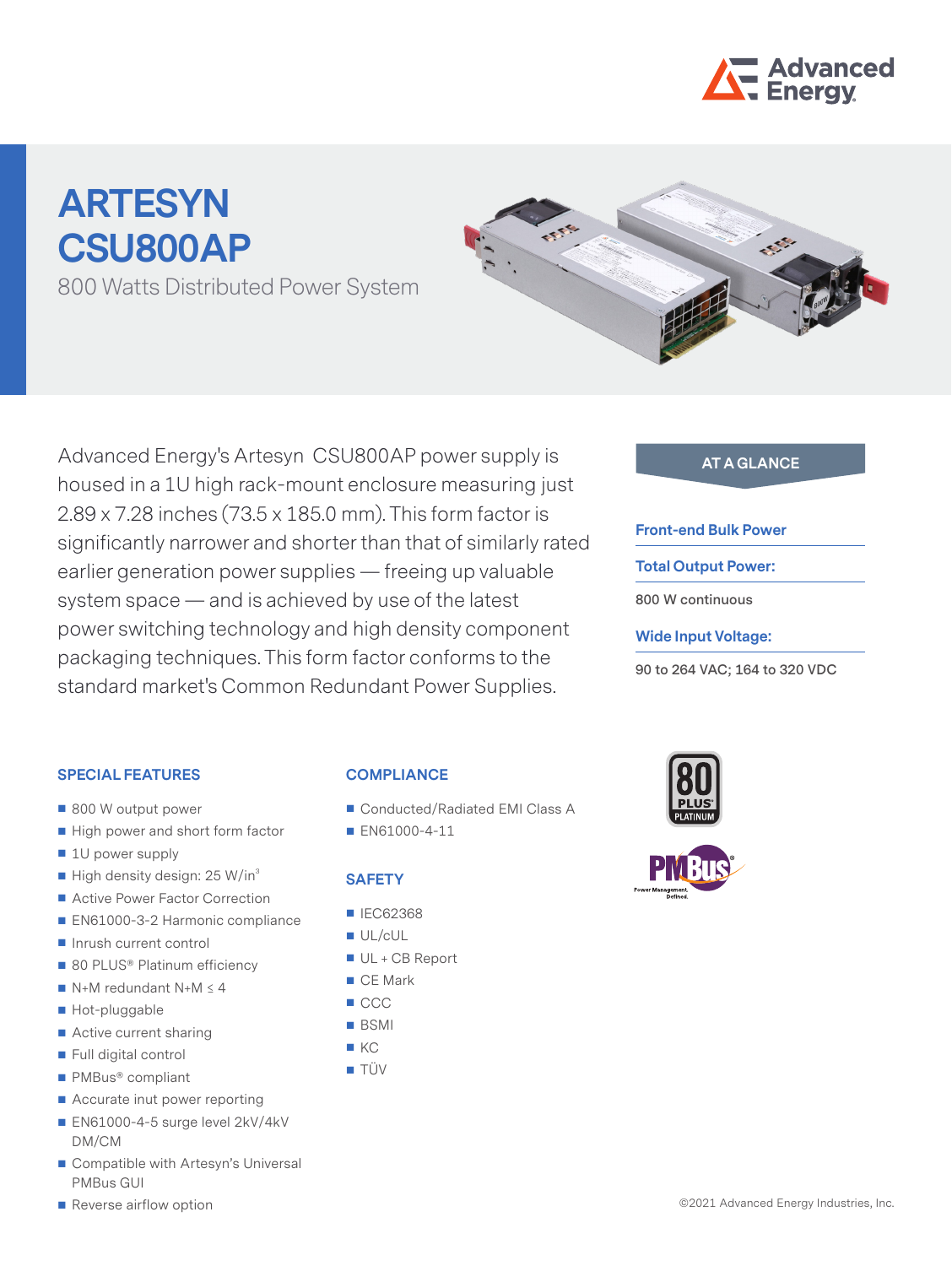#### **ELECTRICAL SPECIFICATIONS**

| Input                                          |         |  |                                |                               |            |                                                                |            |            |  |  |
|------------------------------------------------|---------|--|--------------------------------|-------------------------------|------------|----------------------------------------------------------------|------------|------------|--|--|
| Input range                                    |         |  | 90 to 264 VAC / 164 to 320 VDC |                               |            |                                                                |            |            |  |  |
| Frequency                                      |         |  | 47 Hz to 63 Hz                 |                               |            |                                                                |            |            |  |  |
| Efficiency                                     |         |  | 80 PLUS® Platinum efficiency   |                               |            |                                                                |            |            |  |  |
| Max input current                              |         |  | 11.7 Arms @ 90 VAC             |                               |            |                                                                |            |            |  |  |
| Inrush current                                 |         |  | 35 Apk                         |                               |            |                                                                |            |            |  |  |
| Conducted EMI                                  |         |  | Class A                        |                               |            |                                                                |            |            |  |  |
| Radiated EMI                                   |         |  | Class A                        |                               |            |                                                                |            |            |  |  |
| Power factor                                   |         |  | >0.9 beginning at 10% load     |                               |            |                                                                |            |            |  |  |
| <b>ITHD</b>                                    |         |  | <10% beginning at 20% load     |                               |            |                                                                |            |            |  |  |
| Leakage current                                |         |  | 1.75 mA                        |                               |            |                                                                |            |            |  |  |
| Hold-up time                                   |         |  | 13 ms at full load             |                               |            |                                                                |            |            |  |  |
| Output                                         |         |  |                                |                               |            |                                                                |            |            |  |  |
|                                                |         |  |                                | Main DC Output                |            | Standby DC Output                                              |            |            |  |  |
|                                                |         |  | <b>MIN</b>                     | <b>NOM</b>                    | <b>MAX</b> | <b>MIN</b>                                                     | <b>NOM</b> | <b>MAX</b> |  |  |
| Nominal setting (12.2 V / 1 A, 12 VSB / 0.1 A) |         |  | 12.1                           | 12.2                          | 12.3       | 11.9                                                           | 12.0       | 12.1       |  |  |
| Total output regulation range                  |         |  | 11.8V                          |                               | 12.6 V     | 11.4 V                                                         |            | 12.6 V     |  |  |
| Dynamic load regulation range                  |         |  | 11.6V                          |                               | 12.8 V     | 11.4 V                                                         |            | 12.8 V     |  |  |
| Output ripple                                  |         |  |                                |                               | 120 mV     |                                                                |            | 120 mV     |  |  |
| Output current                                 |         |  | $\mathbf{1}$                   |                               | 66.7 A     | $\circ$                                                        |            | 3 A        |  |  |
| Current sharing                                |         |  |                                | Within ±5% @ full load rating |            | N/A                                                            |            |            |  |  |
| Capacitive loading                             |         |  | 500 µF                         |                               | 25000 µF   | 100 µF                                                         |            | 3100 µF    |  |  |
| Start-up from AC to output                     |         |  |                                |                               | 3000 ms    |                                                                |            | 1500 ms    |  |  |
| Output rise time                               |         |  | 5 ms                           |                               | 70 ms      | 1 <sub>ms</sub>                                                |            | 25 ms      |  |  |
| <b>Protections (Main Output)</b>               |         |  |                                |                               |            |                                                                |            |            |  |  |
|                                                | Minimum |  | Nominal                        | Maximum                       | Units      |                                                                | Comment    |            |  |  |
| Peak current                                   |         |  |                                | 76                            | A          |                                                                |            |            |  |  |
| Output OCP                                     | 76      |  |                                | 83.6                          | А          |                                                                |            |            |  |  |
| Dynamic loading setup                          |         |  |                                | ±5                            | $\%$       | 60% rated load step, 0.25 A/µs slew rate;<br>2000 µF / 1 A min |            |            |  |  |
| Output OVP                                     | 13.3    |  |                                | 14.5                          | $\vee$     | Latch                                                          |            |            |  |  |
| Output UVP                                     | 9.5     |  |                                | 11.0                          | V          | Latch                                                          |            |            |  |  |
| Overtemperature protection                     |         |  | Yes                            |                               |            |                                                                |            |            |  |  |
| Fan fault protection                           |         |  | Yes                            |                               |            |                                                                |            |            |  |  |
| <b>Standby Output</b>                          |         |  |                                |                               |            |                                                                |            |            |  |  |
| Output OCP                                     | 4.0     |  |                                | 5.0                           | A          |                                                                |            |            |  |  |
| Output OVP                                     | 13.3    |  |                                | 14.5                          | $\vee$     |                                                                |            |            |  |  |
| Dynamic loading setup                          |         |  |                                | ±5                            | $\%$       | 50% rated load step<br>Slew rate: 0.25 A / µs / 100 µF         |            |            |  |  |

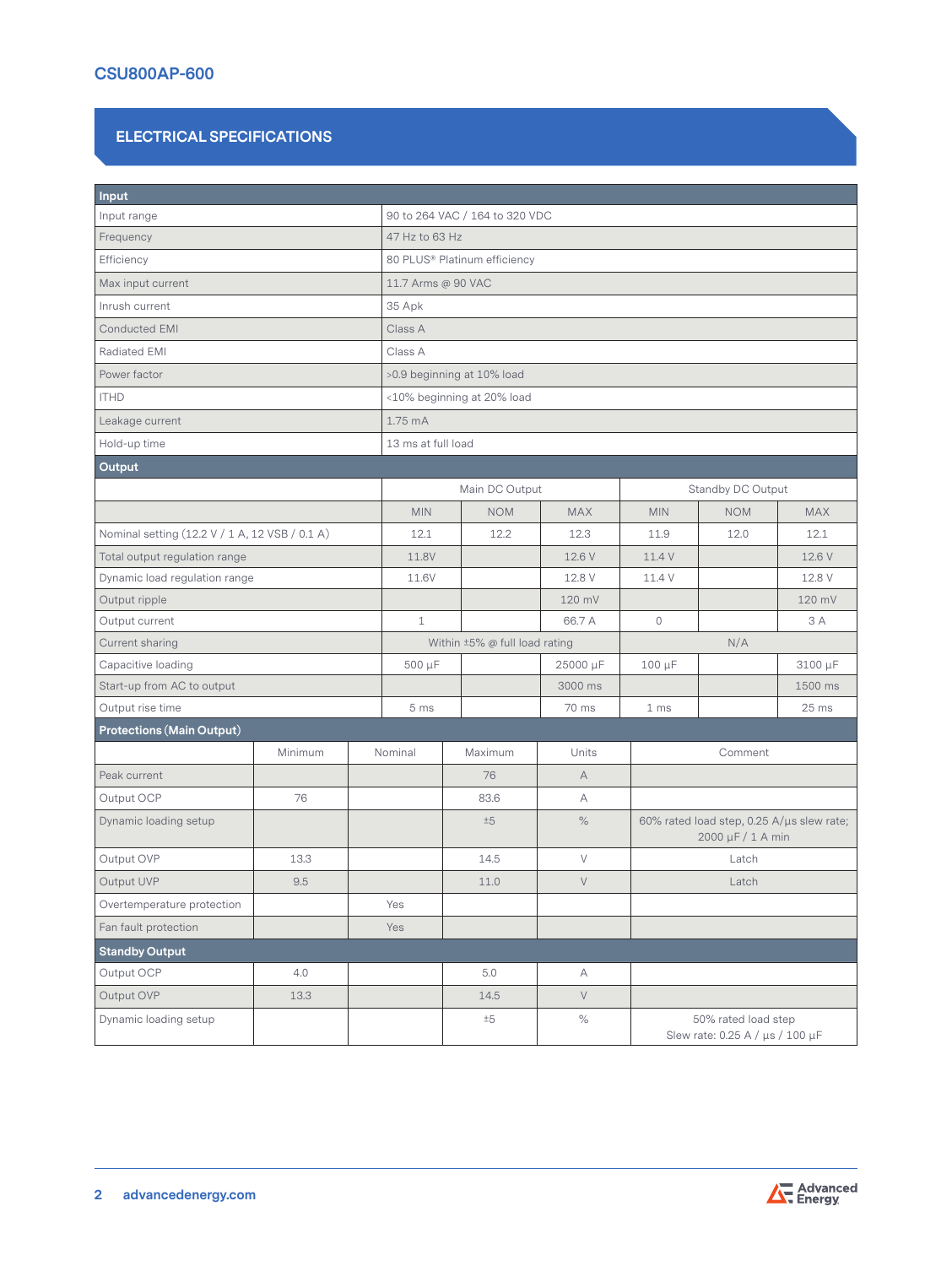### **ELECTRICAL SPECIFICATIONS (CONTINUED)**

| <b>LED Indicators</b>                                                                                                                                                                                                                     |                  |
|-------------------------------------------------------------------------------------------------------------------------------------------------------------------------------------------------------------------------------------------|------------------|
| POWER SUPPLY CONDITION                                                                                                                                                                                                                    | <b>LED STATE</b> |
| Normal work                                                                                                                                                                                                                               | <b>GREEN</b>     |
| No AC power to all power supplies                                                                                                                                                                                                         | OFF              |
| AC present / Only 12 VSB on (PS off) or PS in CR state                                                                                                                                                                                    | 1 Hz Blink GREEN |
| AC cord unplugged; with a second power supply in parallel still with AC input power                                                                                                                                                       | <b>RED</b>       |
| Power supply warning events where the power supply continues to operate; high temp, high power, high current, slow<br>fan, input voltage lower than 90 Vac (not warning above 90 V condition, must be warning state below 85 V condition) | 1 Hz Blink RED   |
| Power supply critical event causing a shutdown; failure, OCP, OVP, fan fail                                                                                                                                                               | <b>RED</b>       |

| <b>Firmware Reporting And Monitoring</b> |                       |              |               |  |  |  |
|------------------------------------------|-----------------------|--------------|---------------|--|--|--|
|                                          | <b>Accuracy Range</b> |              |               |  |  |  |
| Output loading                           | 10% to 30%            | > 30% to 50% | > 50% to 100% |  |  |  |
| READ_PIN and READ_EIN                    | ±5 W                  | ±3%          | ±3%           |  |  |  |
| READ IOUT                                | ±5%                   | $±2\%$       | $±2\%$        |  |  |  |
| READ_TEMPERATURE                         | ±3 °C                 |              |               |  |  |  |

#### **TIMING SPECIFICATIONS**

|               | Description                                                                                        | Min | Max  | Unit |
|---------------|----------------------------------------------------------------------------------------------------|-----|------|------|
| vout rise     | 12 V main output voltage rise time                                                                 | 5.0 | 70   | ms   |
|               | 12 VSB output voltage rise time                                                                    | 1   | 25   | ms   |
| sb_on_delay   | Delay from AC being applied to 12 Vsb being within regulation                                      |     | 1500 | ms   |
| ac_on_delay   | Delay from AC being applied to all output voltages being within regulation                         |     | 3000 | ms   |
| vout_holdup   | Time 12 VI output voltage stay within regulation after loss of AC                                  | 13  |      | ms   |
| pwok_holdup   | Delay from loss of AC to de-assertion of PWOK                                                      | 12  |      | ms   |
| pson_on_delay | Delay from PSON# active to output voltages within regulation limits                                | 5   | 400  | ms   |
| pson_pwok     | Delay from PSON# deactivate to PWOK being de-asserted                                              |     | 5    | ms   |
| pwok_on       | Delay from output voltages within regulation limits to PWOK asserted at turn on                    | 100 | 500  | ms   |
| pwok_off      | Delay from PWOK de-asserted to output voltages dropping out of regulation limits                   | 1   |      | ms   |
| pwok_low      | Duration of PWOK being in the de-asserted state during an off/on cycle using AC or the PSON signal | 100 |      | ms   |
| sb_vout       | Delay from 12VSB being in regulation to O/Ps being in regulation at AC turn on                     | 50  | 1000 | ms   |
| 12VSB_holdup  | Time the 12VSB output voltage stays within regulation after loss of AC                             | 70  |      | ms   |

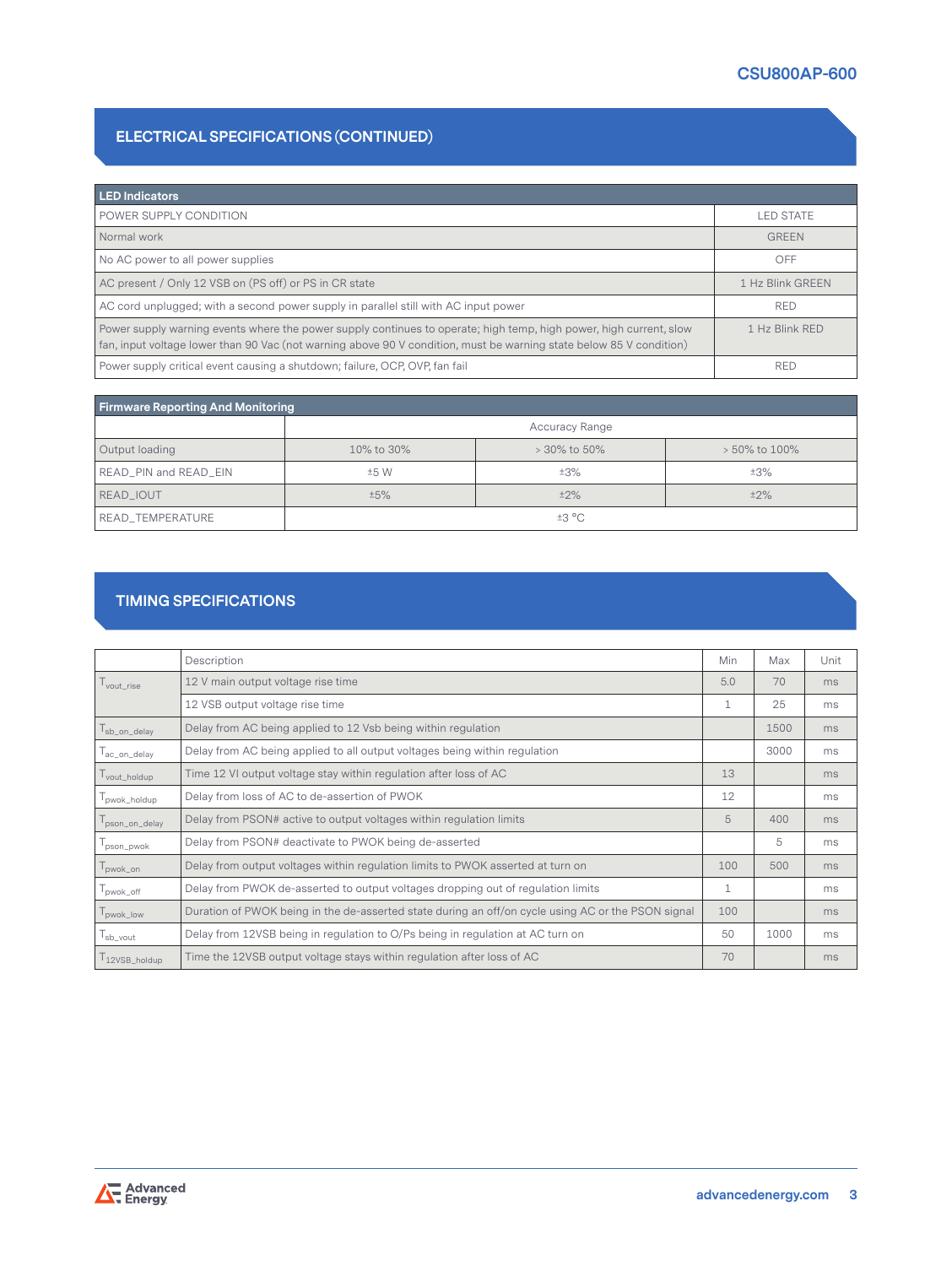### **CSU800AP-600**

#### **TIMING DIAGRAM**



#### **ENVIRONMENTAL SPECIFICATIONS**

| Operating temperature  | 0 to 55 °C, the maximum operating temperature (55 °C) is to be derated by 1 °C per 300 m above 2000 m |
|------------------------|-------------------------------------------------------------------------------------------------------|
| Operating altitude     | up to 5000 m                                                                                          |
| Operating humidity     | +5% to +85% non-condensing                                                                            |
| Storage temperature    | -40 $^{\circ}$ C to +70 $^{\circ}$ C, non-condensing                                                  |
| Storage humidity       | +5% to +95% non-condensing                                                                            |
| Non-operating altitude | up to 15,200 meters                                                                                   |
| Vibration and shock    | Standard operating/non-operating random shock and vibration                                           |
| RoHS compliance        | Yes                                                                                                   |
| <b>MTBF</b>            | 2,261,000 hours per Telcordia SR332 Issue 3, Method 1, Case 3 at 25 °C ambient at full load           |

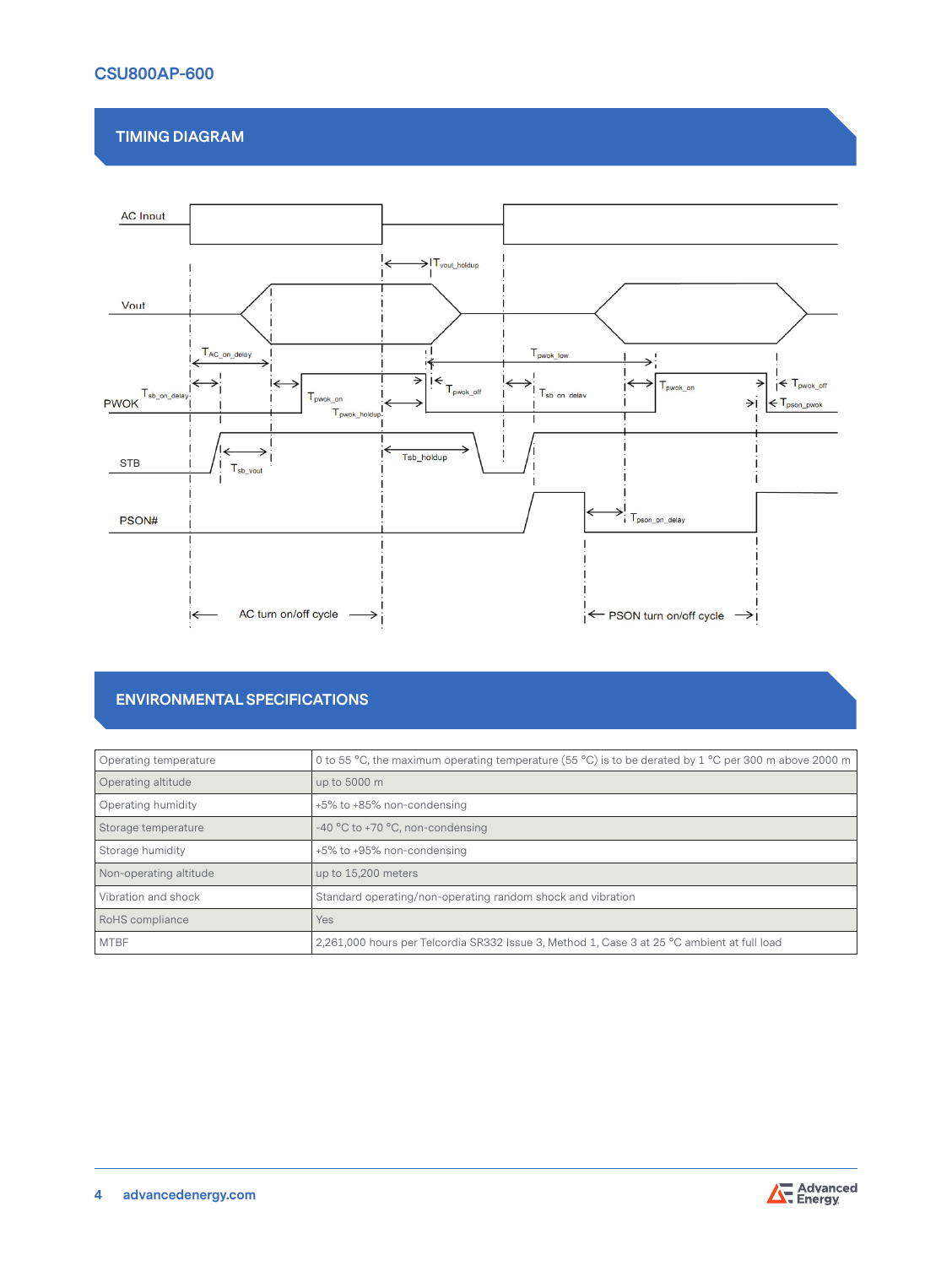# **CSU800AP-600**

#### **MECHANICAL OUTLINE**





# **POWER SUPPLY OUTPUT CARD EDGE**







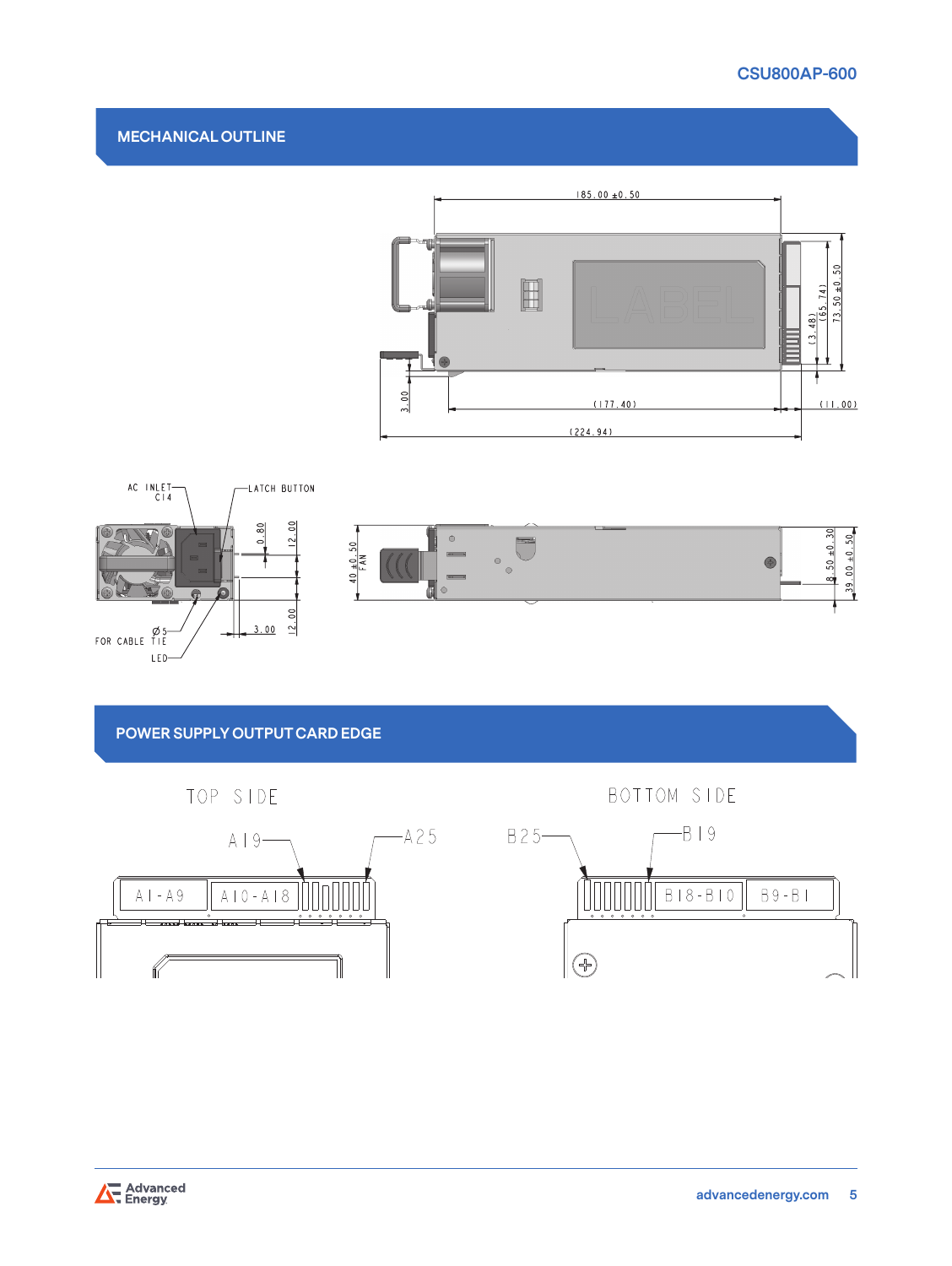#### **CSU800AP-600**

#### **CONNECTOR DEFINITIONS**

| Output connector part number | Card-edge                                                             |
|------------------------------|-----------------------------------------------------------------------|
| Mating connector part number | 2x25 pin configuration of the FCI power card connector 10035388-102LF |

| Output Connector Pin Configuration |             |              |                    |  |  |  |
|------------------------------------|-------------|--------------|--------------------|--|--|--|
| Pin                                | Name        | Pin          | Name               |  |  |  |
| $A1-A9$                            | <b>GND</b>  | <b>B1-B9</b> | <b>GND</b>         |  |  |  |
| A10-A18                            | $+12V$      | B10-B18      | $+12V$             |  |  |  |
| A19                                | <b>SDA</b>  | <b>B19</b>   | A0 (SMBus address) |  |  |  |
| A20                                | SCL         | <b>B20</b>   | A1 (SMBus address) |  |  |  |
| A21                                | <b>PSON</b> | <b>B21</b>   | 12 VSB             |  |  |  |
| A22                                | SMBAlert#   | <b>B22</b>   | CR_BUS#            |  |  |  |
| A23                                | -VSENSE     | <b>B23</b>   | 12 V load share    |  |  |  |
| A24                                | +VSENSE     | <b>B24</b>   | Present            |  |  |  |
| A25                                | <b>PWOK</b> | <b>B25</b>   | Vin_Good           |  |  |  |

#### **ORDERING INFORMATION**

| Model number   | <b>Airflow</b> | Nominal Output<br>Voltage | <b>Set Point</b>          | <b>Regulation Band</b> | <b>Minimum</b><br><b>Current</b> | <b>Maximum</b><br>Current | Output<br><b>Ripple P/P</b> | <b>Standby</b>                     |
|----------------|----------------|---------------------------|---------------------------|------------------------|----------------------------------|---------------------------|-----------------------------|------------------------------------|
| CSU800AP-3-600 | Normal fan     | 12.2 VDC                  | 12.1 - 12.3 VDC           | $11.8 - 12.6$ VDC      | 1 A                              | 66.7 A                    | 120 mV                      | 12.0 V @<br>3 A                    |
| CSU800AP-3-601 | Reverse fan    | 12.2 VDC                  | $12.1 - 12.3 \text{ VDC}$ | $11.4 - 12.6$ VDC      | 1A                               | 66.7 A                    | 120 mV                      | $12.0 V \, \textcircled{a}$<br>3 A |